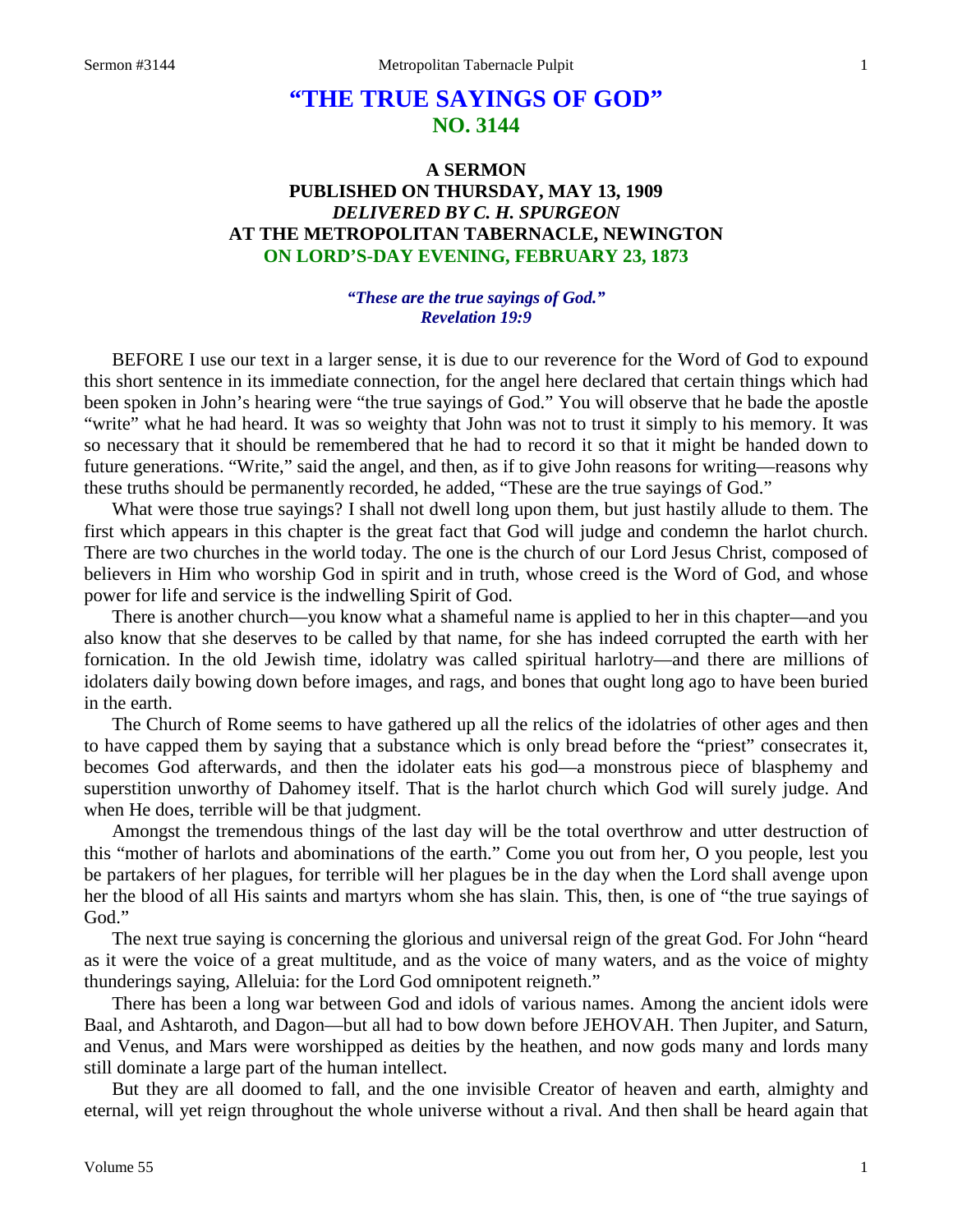great shout that John heard during the wondrous revelation in the Isle of Patmos, "Alleluia: for the Lord God omnipotent reigneth."

Let us never imagine that God's throne is in peril. Let us never fancy that the truth can be defeated. Truth is God's daughter, and He covers her with His great shield, and fights for her with His invincible omnipotence. Do not tremble for the ark of God, do not despair, or even despond—the Lord will win the victory over all the powers of evil. This also is one of "the true sayings of God."

The next true saying was this, that Jesus Christ, the Lamb of God—so called because of the atoning sacrifice which He presented on Calvary—will have a full reward for all His sufferings, "For the marriage of the Lamb [See sermon #2096, "The Marriage of the Lamb] is come, and his wife hath made herself ready....Blessed are they which are called unto the marriage supper [See sermon #2428, The Marriage Supper of the Lamb] of the Lamb."

Jesus Christ came into this world to find His beloved ones, and He found them in bondage—and having taken upon Himself their nature, He became their next of kin—and then, according to the ancient law, He redeemed them and bought them unto Himself, and He has espoused unto Himself all those that trust in Him. All who believe in Him, in whatever visible church they may be, make up the one church of Jesus Christ which He has redeemed from among men with His precious blood, and in the latter days He will have that church to be His reward.

At present, Christ has but a poor reward for all His sufferings. Comparatively few reverence Him, His people are a feeble and scattered folk, but there are days coming in which the Lord Jesus Christ shall have all whom He bought with His blood. He shall have for Himself all whom He came to save. He shall not be disappointed, "He shall not fail, nor be discouraged." The Lord shall abundantly reward Him for all His agonies. "He shall see of the travail of his soul, and shall be satisfied." This also is one of "the true sayings of God."

This true saying also declares that, in the latter days, when Christ comes again to this earth, He will find His church here. He will bring with Him a part of that church and He will find here part of that church which shall be His bride forever and forever.

A description of the purity which is her glory is given in the verse which precedes our text, "And to her was granted that she should be arrayed in fine linen, clean and white: for the fine linen is the righteousness of saints." So that the church of Christ will be arrayed as brides should be, in the garments of light and purity.

She will also be chastely arrayed—not like the harlot church, in purple and scarlet—but "in fine linen, clean and white." Christ's church shall be a pure church, a simple church, a humble church, and yes, for all that, a beautiful church in the eyes of Jesus Christ. She shall be a perfect church and her beauty shall be her righteousness.

And where shall she obtain that righteousness? It is said that it shall be given to her. It will not be any righteousness which she has manufactured, for each of her members has the same desire as Paul had when he wrote, "That I may win Christ, and be found in him, not having mine own righteousness, which is of the law, but that which is through the faith of Christ, the righteousness which is of God by faith."

The church of God, then, when Christ receives her as His bride, will be dressed in the imputed righteousness which comes to her by faith. It is the righteousness which Jesus Christ spent His life to work out, the righteousness which never had a stain upon it, for Jesus Christ is made unto us wisdom, and righteousness, and sanctification, and redemption. Oh, blessed be God for this glorious fact that forever Jesus Christ will have a church of this kind. This also is one of "the true sayings of God."

The practical point for us to remember is this—let us endeavor to get as far as we can from the meretricious church described in the  $18<sup>th</sup>$  chapter. If you read that chapter through, you cannot mistake the church to which it refers, for the portrait is a photograph. Get as far as you can away from that mystery of iniquity.

Shun sacramentarianism as you would shun the plague. Abhor the priesthood as you would the archfiend himself. Turn away from all idolatry and worship God alone. Keep to the Bible and forsake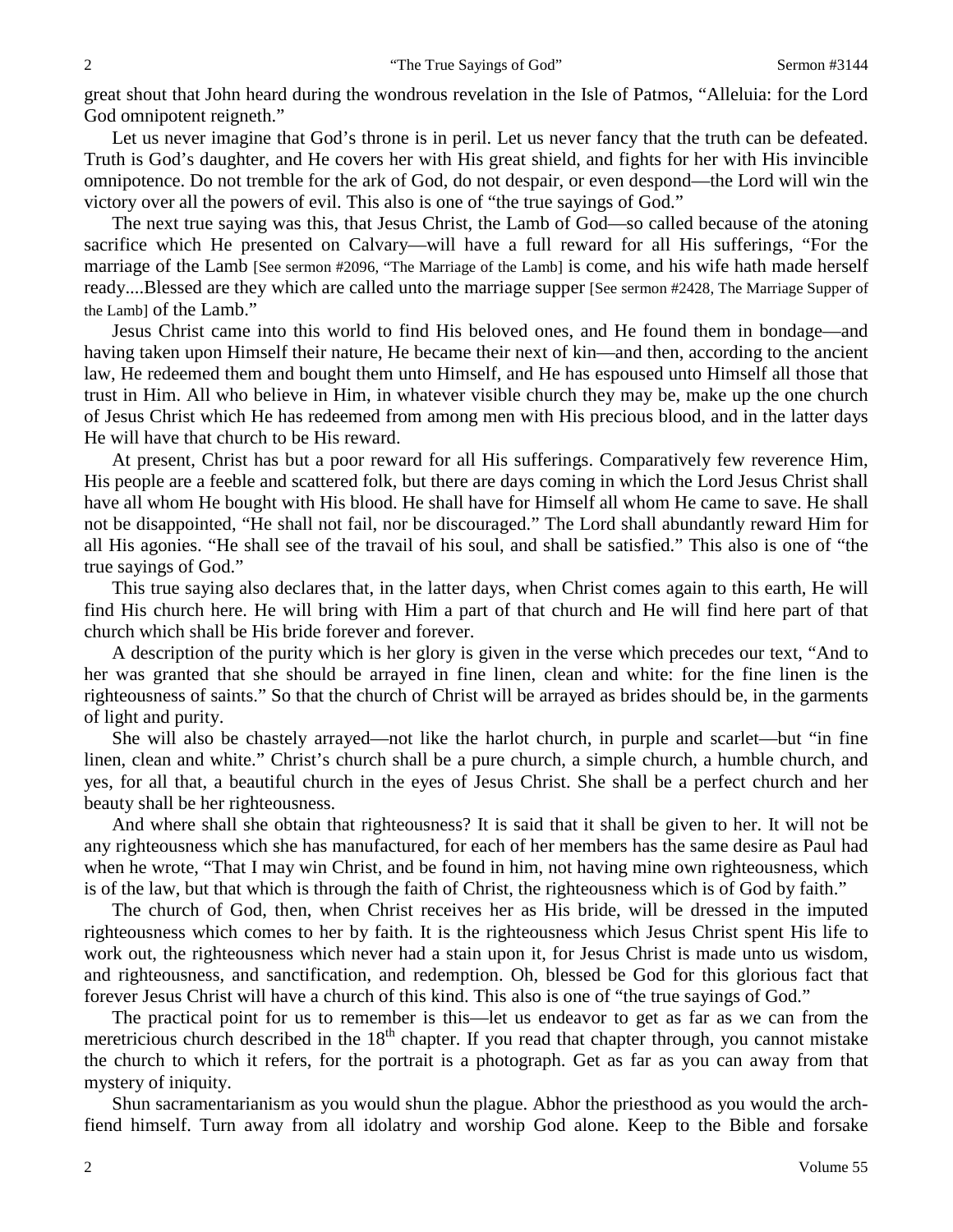Cling, in fact, to the pure church of Jesus Christ. If you ask me where you can find that church, I may tell you that you can find part of it here, and parts of it scattered all over the land, and over a great part of the world. Believers in Christ are known to the Lord, for He knows them that are His. They are not as others are, for they have received an inner spiritual light and life. They no longer care for the world, nor for the world's religion. They seek to walk where Jesus Christ marked the way with His own pierced feet, "These are they which follow the Lamb whithersoever he goeth."

This is the church that loves the righteousness of Christ, the church that preaches up Christ, her great Husband and Lord, the church that magnifies His atoning sacrifice, the church that believes in His merits—and not in human merits—and that trusts in His death, and not in anything that men can do to save themselves.

Cling to that church, beloved. Be numbered with it, give no sleep to your eyes, no slumber to your eyelids, till you know that you are among those people to whom is granted the privilege of wearing the righteousness of Christ as "fine linen, clean and white." The Lord grant that in that dividing day, not one member of this assembly may be driven away with the beast and the false prophet, but may we all be found with the bride, the true, chosen, chaste, pure church of Jesus Christ that has endeavored to follow Him through evil report and good report, never bowing at the feet of kings, never accepting their proffered gifts, but remaining true to God and Christ all her days!

Having spoken thus upon the connection of this passage, I desire now to address you, for a short time, upon these words as they refer to the entire canon of Scripture. I may take this blessed Book, this whole inspired Bible, and say of its contents, "These are the true sayings of God." I want to make two remarks. The first is *that some of these sayings we have already proved to be true.* And the second is that *the rest of them we are fully assured are true*.

**I.** First, then, SOME OF THE GREAT SAYINGS IN THIS BOOK WE HAVE PROVED TO BE TRUE.

There is nothing like tasting, and handling, and trying, and proving for ourselves what we find in the Scriptures.

Among other things, this Book says that *sin is an evil and a bitter thing*. Some of us have proved that to be true, for sin became, when we were awakened by God's Spirit, our plague, our torment, our curse, and to this hour, though God has forgiven the sins of as many of us as have believed in Jesus Christ, we never sin without suffering injury as the result of it.

I ask any child of God here whether he ever was a real gainer by sin. Was sin ever anything to you, beloved, but a loss—an evil through and through? Have you not had to smart for it many and many a time, and do you not say, "Of all the evil things that ever came from hell, there is none that can match sin"? Yes, we have proved that this saying of God is true.

But more pleasant to talk of is another true saying of God which tells us that *the blood of Jesus Christ speaks peace to the conscience*. This Book tells us that the blood of Jesus speaks better things than that of Abel. It tells us that, "being justified by faith, we have peace with God through our Lord Jesus Christ."

I put the question to those who have been justified by faith—those who have tested the power of the precious blood of Christ—has it not given you peace with God? My witness is, that I never knew what peace of conscience meant until I learned what the Savior's blood had done for me. There is no peace like the peace that comes from trusting in Jesus. It is "the peace of God, which passeth all understanding," which keeps our hearts and minds through Christ Jesus.

Nay, more—the precious blood of Jesus, when it is applied to the heart by the Holy Spirit, not only gives peace, but it gives a divine exhilaration and sacred joy, as the Word says, "We also joy in God, through our Lord Jesus Christ, by whom we have now received the atonement." I appeal to your experience—is it not so? Have you not proved that saying of God to be a true saying? Oh, yes! There are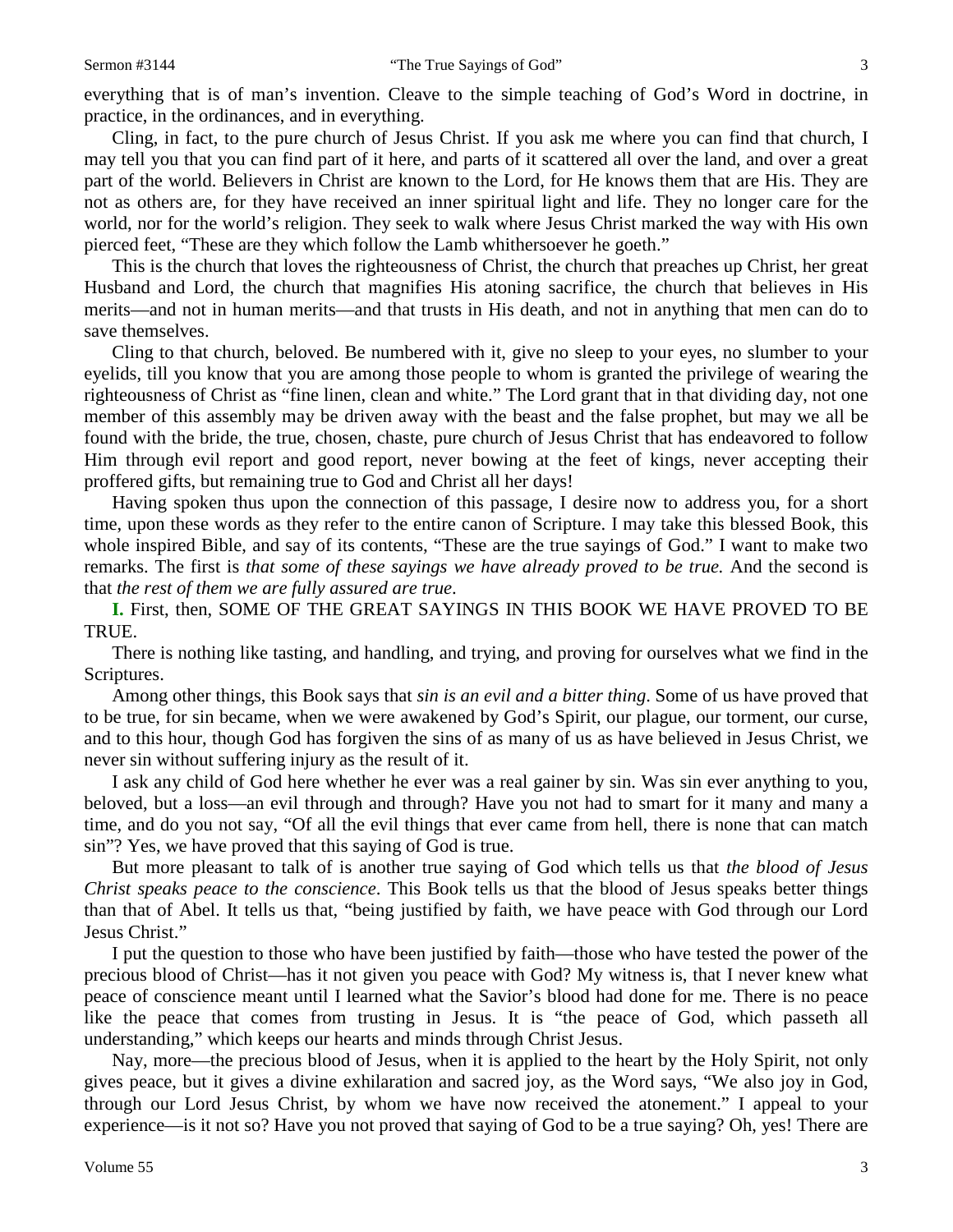scores, and hundreds, and even thousands here who can repeat this saying and add, "Verily, we know it to be true in our own souls."

Further, God has told us in His Word that *there is a cleansing power in faith, and hope, and love, and all the other Christian graces*. "This is the victory that overcometh the world, even our faith." "Every man that has this hope in him purifieth himself." I put it to you who have faith and hope—have you not always found that, in proportion as you have these graces in active exercise, you can conquer sin?

Perhaps you have some besetting sin. If so, have you not always been able to tread it under your feet when you have stood at the foot of the cross? When you have been full of love to Jesus, have you not also been most victorious over your inward corruptions, and most steadfast in resisting outward temptations? I know it is so, and there are some of us, in whom the grace of God has wrought such great wonders—changing us from what we once were, turning us inside out, making us such new creatures that, if we were to meet our old selves tomorrow, we should not know ourselves.

When men tell us that the Gospel is not the power of God unto salvation, we ask them how it is that, every day in the week, we hear of drunkards reclaimed, the unchaste made pure, thieves made honest, and persons of detestable temper made gentle and amiable? And how it is that we so often hear of the conversion of a husband and father, and that the wife and children at home bear witness that the conversion is no sham, but has made the cottage to be no longer a little hell, but more like a heaven upon earth? We say that the doctrine which can make such changes in men cannot be an untrue doctrine.

When I have been troubled with skepticism, I have had to cure myself in this way. I have stood and looked up to the starry vault of heaven and I have said, "Well, one thing I am clear about and cannot doubt, namely, that there is a God. All these wondrous worlds did not grow—somebody made them. And there is another thing about which I am clear—and that is that I love this God whoever He is, and that I believe Him to be a pure and holy being, and I want to be the same as He is, and whatever side He is on, I am on His side. I feel an honor and reverence for Him and desire to follow Him in that which is good and that which is true."

Then I say to myself "Did I always feel like that?" And I answer, "No, I did not. Now, that which makes me range myself side by side with God for that which is good and true, that which makes me love God, cannot be a lie—it must be true. And as it was the Gospel of Jesus Christ that wrought that change in my soul, that Gospel is true."

And so I get back again on firm rocky ground for my own soul to rest upon. And what I have said about myself is the witness of all who know the Lord. Their faith in God has had a sanctifying influence upon them and so they know, in their own experience, that this saying of God is indeed true.

Another of "the true sayings of God" is this. He has said, "Ask, and it shall be given you; seek, and ye shall find; knock, and it shall be opened unto you." We have done as He bade us and so *we have proved the efficacy of prayer*. It is all very well to sneer at answers to prayer, as some have done, and to propose various tests, which none could accept unless they were idiots—but the question cannot be disposed of in that way.

There are honest people about by the thousands who aver that God does hear their prayers. Not hear prayer? If any man were to say to me, "You have no eyes, you have no head, you have no arms, you have no legs," I would say to him, "I don't know how I can convince you that I have all these parts of the human body if you look at me, and then repeat your assertion, but I am absolutely certain that I have all these things."

And if anyone says to me, "God has not heard your prayers," I answer, "Why, He hears them every day. I receive answers to prayer so constantly that I cannot doubt the fact any more than I can doubt my own existence." And I am not a solitary one in this matter. I am less than the least of all God's servants, and there are many men who are mighty in prayer, men who have their will of God, who go to Him in secret, and ask what they will, and it is given unto them. I could mention their names, but I will not.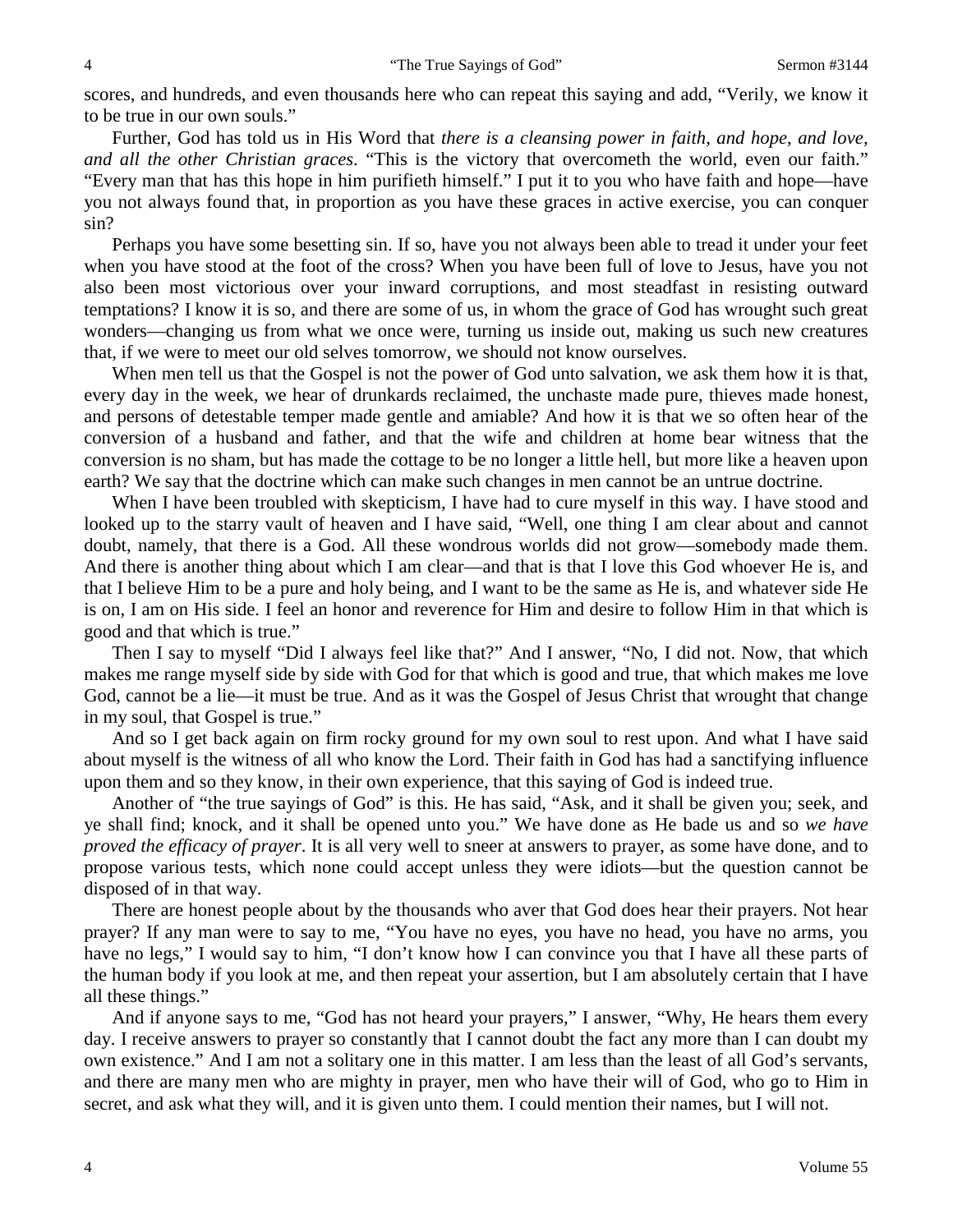But even we, who are among the feeblest of the Lord's people, can tell of many answers to prayer that we have received. Many persons write to ask me to pray for certain special cases. I do not know why they should do so, for my prayers can have no more effect than their own. And I often receive letters containing grateful thanks for answers that have been given to prayers that I have thus put up for others, and all these people are not fools.

Some of them are such intelligent persons that they are regarded as leaders in their various circles, and others of them have at any rate managed to lead honest, sober, consistent Christian lives, and they believe that, if they can join their prayers with those of another brother in Christ, the Lord will grant their requests—and He does so constantly. They are not deceived by their own fancies or imaginations.

Some people say, "They are mere coincidences which you call answers to prayer." Well, call them coincidences if you like, but to us they are no such thing whatever they may be to you. And while we pray and the answer comes—whether by a coincidence or not, it will not signify much to us so long as we do really receive the answer, and are made to rejoice in our souls, and to bless God for hearing our supplications. We have again and again proved that there is a God that hears prayer—and the promise to hear and answer prayer is among "the true sayings of God."

Once again, we know that it is according to the teaching of God's Word that *faith will sustain His people in the time of trouble and trial*. This truth we have ourselves proved, and we have seen it illustrated in other Christians. That same sustaining power is promised to us in the hour of death. "When thou passest through the waters, I will be with thee; and through the rivers, they shall not overflow thee."

David said, "Yea, though I walk through the valley of the shadow of death, I will fear no evil: for thou art with me." Now, if there is ever a time when a man is honest, one would think it is when he lies face to face with death. People cannot usually play the hypocrite then, though there have been some daring enough to do even that, but for the most part, men are startled out of mere fancies when they come to the reality of departure out of this world.

How fares it with Christians when they are about to die? Why, beloved, we are not speaking about dreams, but of solid facts that we daily verify in our visitations of our flock, when we say that they die joyfully. One of our dear sisters, who was known to some of you, has just been called home. Through a long period of acute pain, which rendered her condition unusually distressing, her joy and peace were almost too seraphic to be talked about.

When I met some of her friends in the house, they said to me, "Well, sir, we have derived more spiritual benefit in sitting here talking with our friend than we have got from any sort of religious exercise." Words have fallen from that humble woman's lips that would read like poetry—joyous words between the gasps for breath. And wonderful anticipations of the glory-land have been given to her in the midst of much physical weakness.

And when we speak thus of one of our members, we may say the same of hundreds of them, for it is the usual experience with them on their deathbeds. I wish more of you could see them die and learn the way in which a Christian can expire. I always think, when I come away from the deathbed of a child of God, that I have added to my previous stack of facts proving the faithfulness of my God.

I would believe the Bible without a single fact to back it up, but there is a vast quantity of external as well as internal evidences of the truth of the Scriptures. I would believe my God if He never gave me anything to see with my eyes or to hear with my ears. His own Word should be enough for me, but these blessed sounds and scenes, these cheering sights and holy triumphs make it not merely a matter of faith to believe the Gospel, but also a matter of common sense.

It seems impossible to doubt when you see the evident power there is about true godliness, and the majestic might that dwells in faith to strengthen the weak against the last grim foe. Yes, we have proved many of these things to be "the true sayings of God."

Before I leave this point, I want to urge all believers always to treat the Bible as if it were all true. Do not let any of it seem to be a romance to you, but regard it all as real and true. I wish people were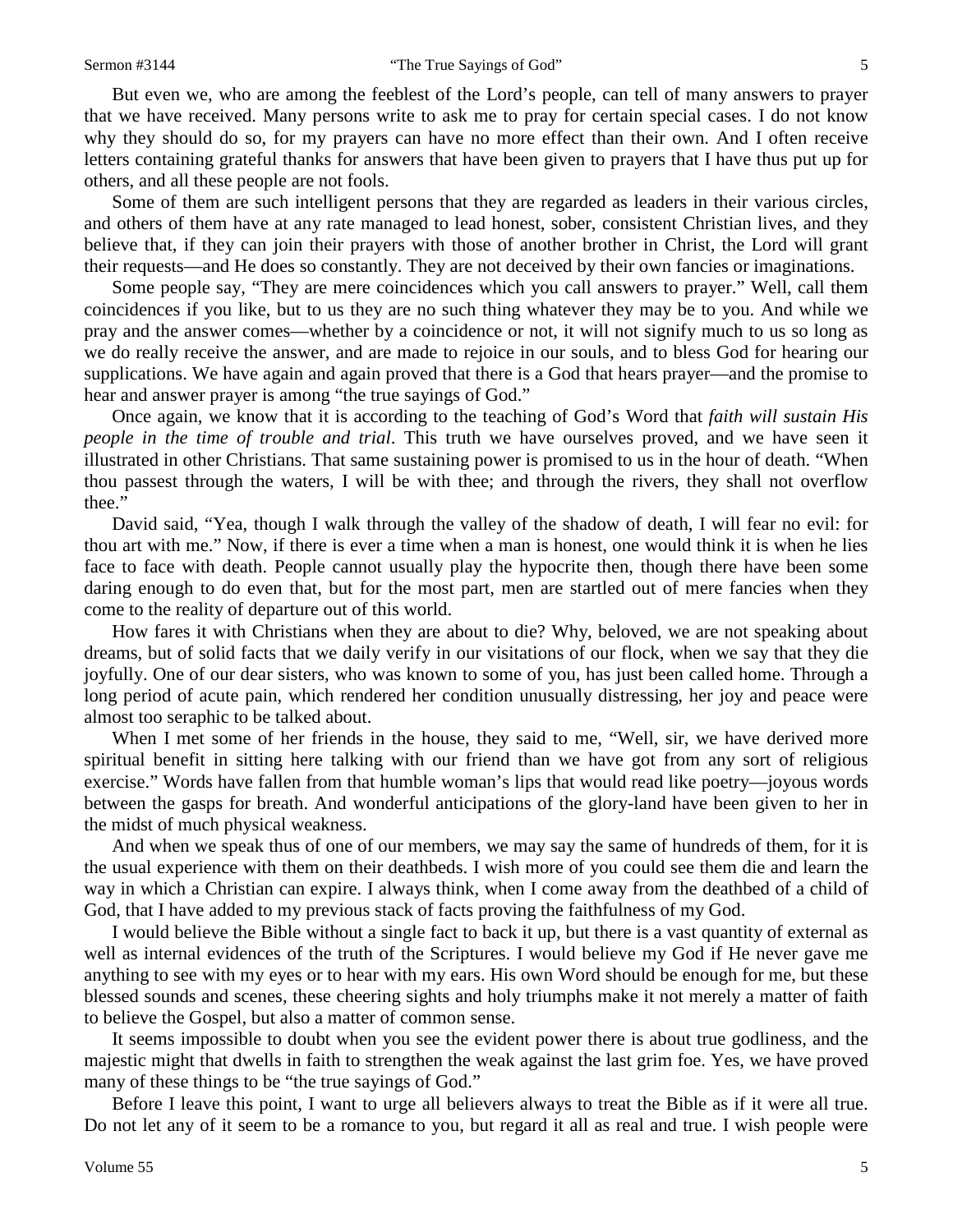more businesslike in dealing with the Bible, and that they would use more common sense with regard to it. We sometimes really fail to use it as if we believed it.

Some persons appear to imagine that the excellence of their prayer consists in its length—but if they had more real belief in prayer, it would probably not be so long. Whenever I go to a bank with a check, I pass it to the clerk at the counter, take up the cash he gives me, and go about my business. That is how I like to pray.

I take to the Lord one of His promises and I say to Him, "Lord, I believe Your promise and I believe that You will fulfill it to me." And then I go my way knowing that I have the answer to my petition, or that it will come in due time. To kneel down for a certain specified period and pour out a long string of selected sentences would seem to me a mere performance—and I would get nothing by it. "He that cometh to God must believe that he is, and that he is a rewarder of them that diligently seek him."

Do not let your praying be a mere ecclesiastical or religious engagement. Go to God as your Father and your Friend, fully convinced that your prayer will be answered. Thousands of prayers are never answered because those who present them do not expect that they will be answered. If a man prays to God and does not believe that God will answer him, He will not answer him.

We must, without wavering, unstaggeringly believe that God will hear us, and then He must hear us. Note that I say "must." But "must" is for the King! Yes, but He has bound Himself by His own Word, "What things soever ye desire, when ye pray, believe that ye receive them, and ye shall have them." These are Christ's own words, not mine. And their meaning lies upon the very surface. Let the Christian pray in faith and then he will find that God will never run back from His Word, but will keep His promise to all His believing people.

**II.** My second point was to be that THERE ARE SOME THINGS WHICH WE CANNOT PROVE JUST YET, BUT THEY ARE TRUE, FOR ALL THAT.

Now let me tell you what will come true one of these days. *Jesus Christ will come back to this earth*. That same Jesus, who went up from the top of Mount Olivet, will so come in like manner as He was seen to go up into heaven. He will come with a mighty blast of the archangel's trumpet, and in amazing pomp and splendor, attended by myriads of angels and vast hosts of the redeemed.

But He will surely come. It may not be today, it may not be for many an age. But in such an hour as men think not, the Son of man will come. When He does come, remember that, if you are alive, you will have to stand before His judgment seat. But if you die before that time, your body shall rise again and your soul shall return to it—and there in your flesh shall you see the Son of God.

That very Savior whom tonight I preach to you, who will save you if you believe in Him, will then come to sit upon His throne. And if you have lived and died without believing in Him, He will come to judge you and to pronounce upon you that dreadful sentence, "Depart from me, ye cursed, into everlasting fire, prepared for the devil and his angels." Christ will come, and you will all rise, and either be accepted or condemned by Him. "These are the true sayings of God."

Further, *there will be a heaven for all those who are found believing in Jesus*. Christ will take them there to be with Him where He is, that they may behold His glory. They shall enter into most blessed fellowship with Him in all His joys and glories, and that world without end. If you do not believe in Jesus, you will miss all that—and where He is you will never come.

The door will be shut against you and the outer darkness where there shall be weeping, and wailing, and gnashing of teeth will be your portion forever, for this is another true saving of God, that *there is a hell for all who do not believe in Jesus.* As surely as there was a place of bliss for Lazarus, so surely was there a place of woe for dives. As certainly as there is a heavenly fold for the sheep of Christ, so is there a hell for the goats. "These are the true sayings of God."

Do not despise them. Do not doubt them. Some of you, who are unconverted, may be within a few minutes of death. I was struck, the other Monday night, when I was coming to the prayer meeting here, by the appearance of a poor man, one of our church members, who was sitting by the fire in the room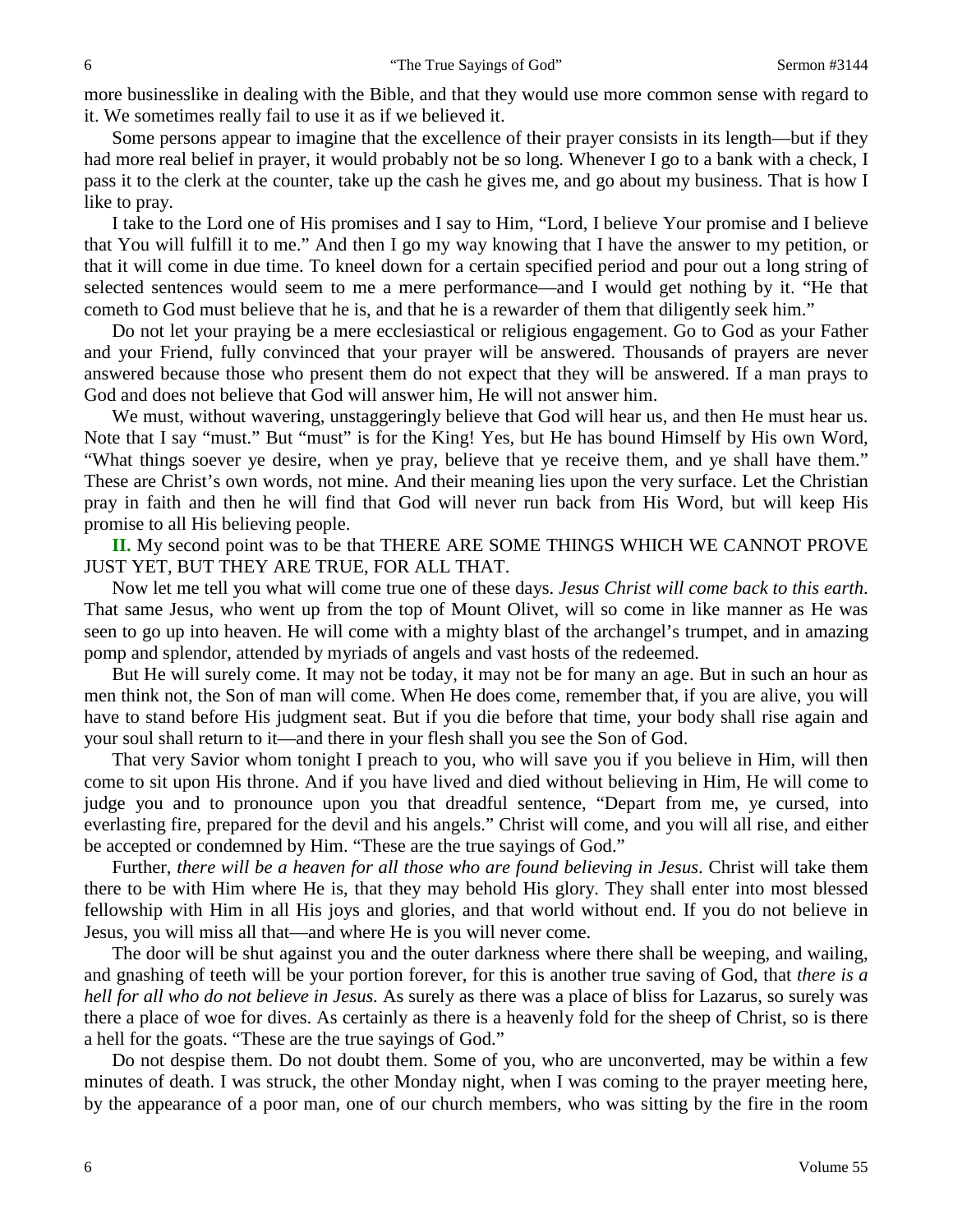behind looking very sickly. It was bitterly cold, but I soon saw that death was making him still colder. I felt that, in a short time, he must die however much care we might take of him.

We took him home in a cab and in a few hours he was gone. He was an old disciple, so he had entered into his rest, but I thought, "It is strange that there should so often be deaths in this Tabernacle." Every now and then, while I am preaching the Word here, there comes to me a message, "There is a person dying here."

Beside that, death makes havoc continually among our thousands of members—sometimes, three or four die in one week. And out of this vast congregation, I do not know how many will die this week. Probably we shall not all of us see next Sabbath, but certainly we shall soon depart out of this world. We shall fly away, and whither, whither, whither shall we go?

I do not want to seem to be fanatical, but I will solemnly put this question to every one here—as you do not believe that you will die like a dog, and as you do believe that you will live in another state—are you prepared for it? And as most of you, at any rate, believe that faith in Jesus is the only preparation for the future state—have you believed in Him? Have you sought God by prayer? Is Jesus Christ your Lord and Savior?

If you are obliged to say, "No"—I cannot hold your hand, (there are too many for me to do that) nor can I take you by the buttonhole and detain you for a while, but I would fain detain you as that ancient mariner detained the wedding guest, and say to you, "Are you wise to live in danger every day of death and judgment, and yet to remain unprepared? Ought it not to be the first business of your life, by faith and prayer, to make your calling and election sure?"

If you are wise men and wise women, surely a word will be enough for you. But if you are not wise, may God make you so! May He lead you, this very hour, to confess your sins, and to seek His mercy, and may every one of us be found in Christ in that great day! Then shall we rejoice forever in "the true sayings of God." The Lord grant it, for Jesus' sake! Amen.

#### **EXPOSITION BY C. H. SPURGEON**

#### *PSALM 119:89-104*

#### **Verse 89.** *Forever, O LORD, thy word is settled in heaven.*

It is not a changeable or vanishing thing, "Thy word is settled." Settled forever, settled "for ever in heaven." As God changes not, so the Word which He has spoken to His servants changes not. If the foundations of the faith could be removed, what would the righteous do? What would any of us do? But with an eternally fixed Word of God, we have something solid to build upon, a foundation on which we may confidently rest our everlasting hopes.

#### **90.** *Thy faithfulness is unto all generations:*

God, who kept His promise to Abraham, keeps it also to us though we are far down the ages. And He will keep it to our children and our children's children as long as the world endures, and then forever and ever. We need not be afraid to leave the generations to come in His hands. "Thy faithfulness is unto all generations:"

### **90-91.** *Thou hast established the earth, and it abideth. They continue this day according to thine ordinances: for all are thy servants.*

This material world, whose laws appear to be so fixed, abides only because God has established it. But a day will come in which He will roll these things up like a outworn vesture and He that sits upon the throne of God shall make all things new. But at present, we have, in the fixity of the laws of nature, a type of the fixity of the promises and purposes of God.

**92.** *Unless thy law had been my delights, I should then have perished in mine affliction.*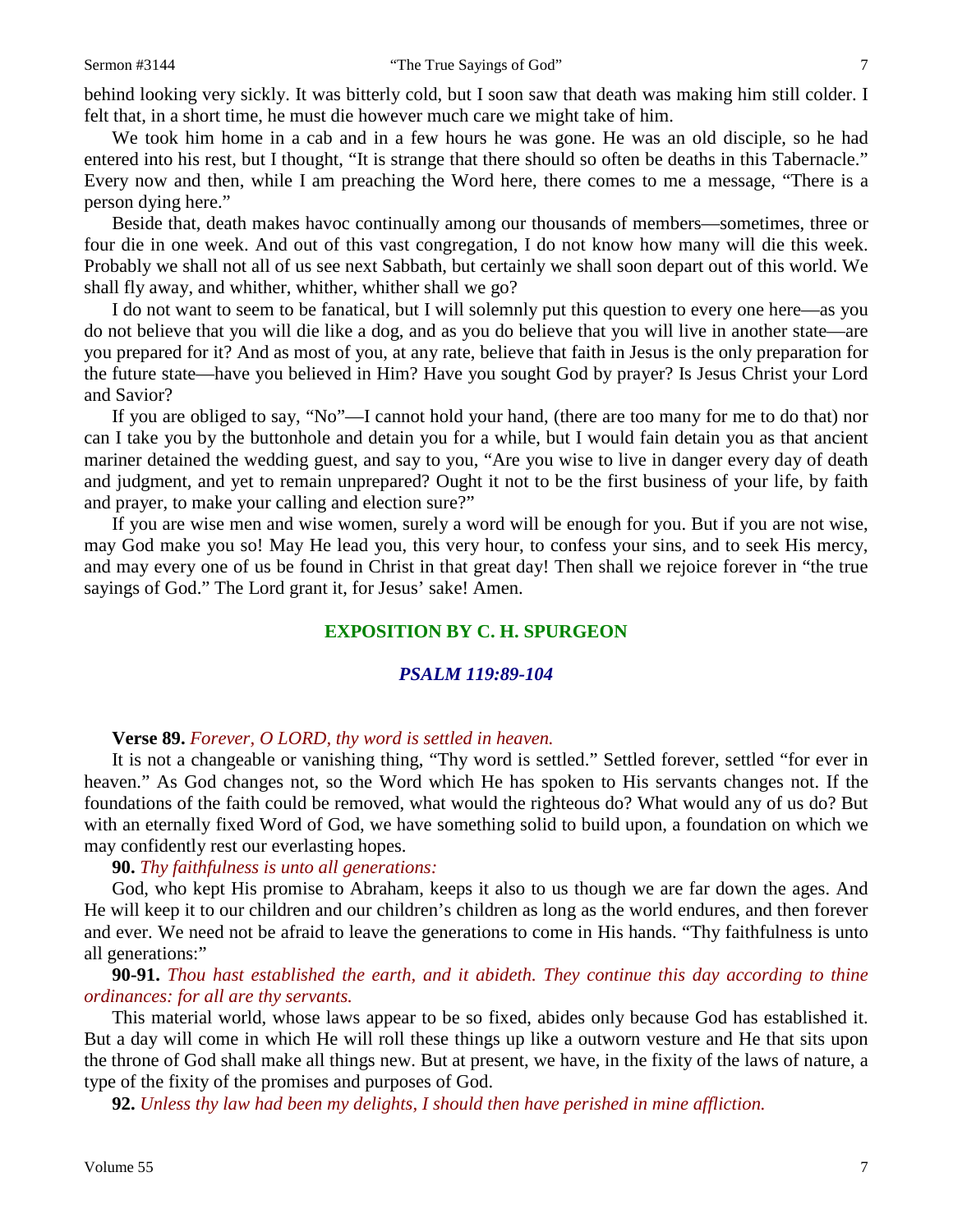Notice the love of God's servant to God's Word. "Unless thy law had been my delights." The word is in the plural, for the psalmist not only took a delight in it, but all his delights were there. It was the sea of happiness wherein he bathed his entire soul. "Unless it had been so," says he, "I should then have perished in mine affliction."

One of the best preservatives for the heart in times of trouble is an intense delight in the Word of God. Oh, to get away from this noisy world, from the turmoil of life, and its endless discussions and controversies, and to sit down, and quietly listen to what that Word has to say to us! This is the best way to recuperate drooping and fainting spirits.

## **93.** *I will never forget thy precepts: for with them thou hast quickened me.*

Nothing makes a man remember the Word so well as the fact that it has quickened him. If you owe your spiritual life and the support of it to the Word of God, you will not forget that Word. If you feel that, every time you come into contact with it, it inspires you with fresh life, you will be anxious to be often diligently reading it.

#### **94.** *I am thine,*

That is a grand thing for anyone to be able to say. What a heaven of bliss lies slumbering in these three words, "I am thine,"

#### **94.** *Save me;*

That is a good argument. "'I am thine' by redemption, so do not lose me. 'I am thine' by a new creation, so let not the enemy steal me away from You. I am Your servant, so exercise a master's rights over me and protect me from all my foes. 'I am thine, save me;'"

### **94.** *For I have sought thy precepts.*

Notice how the psalmist here twice singles out the precepts rather than the promises—even hypocrites may love the promises, but only sincere believers love the precepts. The true servant of God loves the burdens which his Lord and Master lays upon him, and he only wishes that he had more strength to bear still more of them.

#### **95.** *The wicked have waited for me to destroy me:*

"They have lain in ambush, they have waited to catch me tripping, to ruin my character if possible, so what shall I do? Counterplot them? No. Watch them night and day? No. 'The wicked have waited for me to destroy me.'"

### **96.** *But I will consider thy testimonies.*

There is something that seems to me calmly defiant about the psalmist's resolve. He does not say, "The wicked are waiting to destroy me, but I will fight them." No, but he says, "I shall read my Bible and I shall follow its directions. I shall act in obedience to my God, and in that way I shall baffle them." To be obedient to God is the surest way to be victorious over wicked men. Keep God's Word and God will guard your head in the day of danger.

# **96.** *I have seen an end of all perfection: but thy commandment—*

Ah, there I find perfection, "'Thy commandment—'"

#### **96.** *Is exceeding broad.*

It is so broad that there is no limit to it. One of the early fathers used to say, "I delight in the infinity of Scripture," and well he might, for there is no limit to it. Even one single text might suffice for a man's meditation for a whole year. If it did not, it would be because of the scantiness of the man's meditative power, and not because of the exhaustion of the meaning of the verse.

### **97.** *O how love I thy law!*

The psalmist breaks out into a transport of delight. He does not say how much he loved God's law, for the simple reason that he could not tell us that. But he says, "O how love I thy law!"

### **97.** *It is my meditation all the day*.

That is the best proof of the psalmist's love of God's law, for love shows itself by its constant familiarity with its chosen object. "'It is my meditation all the day.' Every day, wherever I may be, I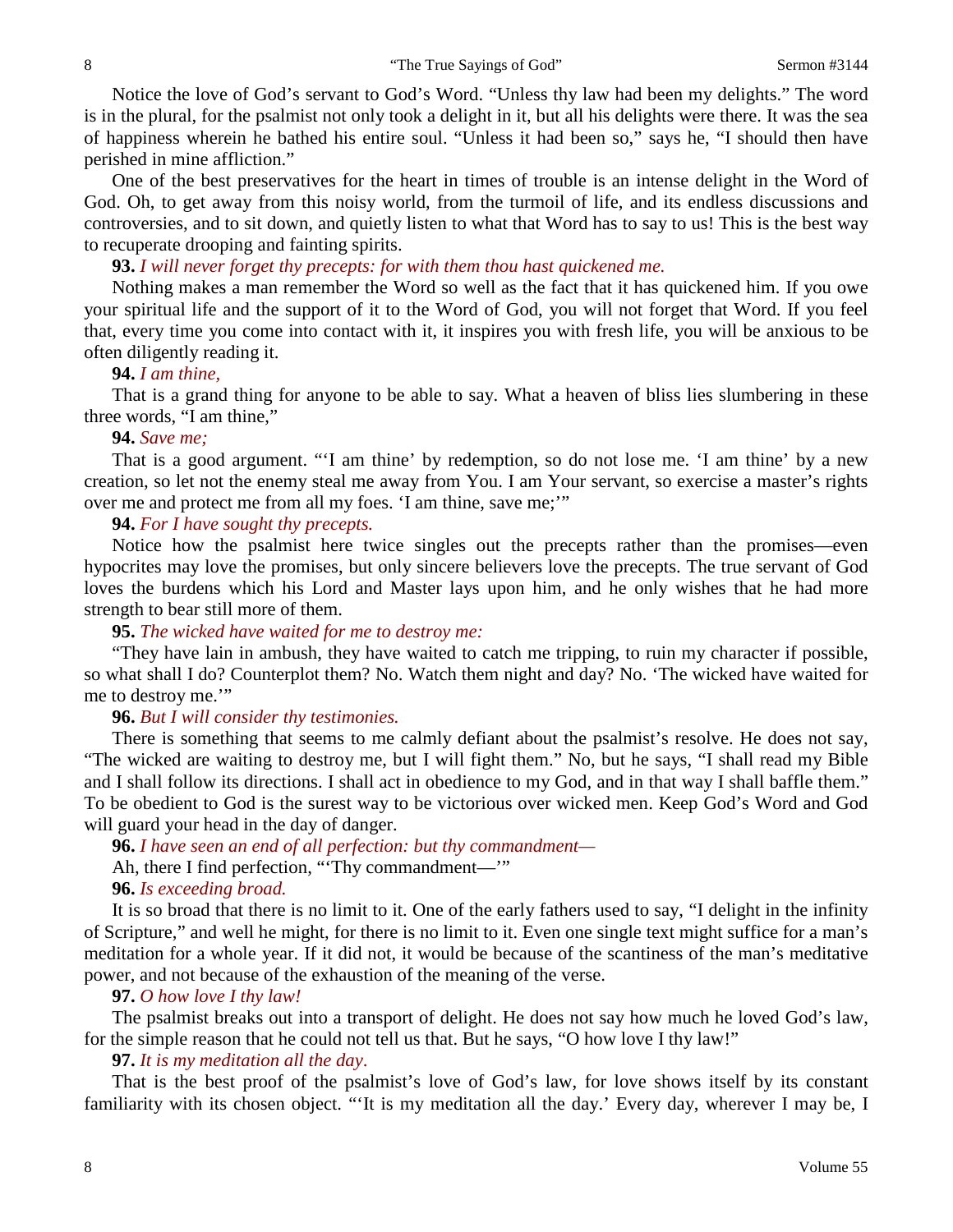turn my daily experience into instructive meditation upon Your Word." One of the best commentaries on God's written Book is God's Book of Providence when it is explained to us by His Holy Spirit.

**98.** *Thou through thy commandments hast made me wiser than mine enemies: for they are ever with me*.

David knew how well God's Word had instructed him, so first he declared that he was wiser than his enemies—and next, that he was wiser than his former instructors.

**99.** *I have more understanding than all my teachers: for thy testimonies are my meditation*.

The man who rightly meditates upon this wondrous Book is, after all, the truly wise man. His wisdom is that of the heart, received by the teaching of the Holy Spirit, and it has a power of understanding in it that will make him wiser than those who are merely book-learned or man-taught.

**100.** *I understand more than the ancients, because I keep thy precepts.* 

First his enemies, then his teachers—and now his elders, the ancients—he could excel them all and he gave the reason for it. "Because I keep thy precepts." Take this Book away, and give the man all the human learning that he could ever acquire, and how little he would know, after all! But let him study the Book—and even in the absence of other books, (though that need not be the case with him) such a man will still be wise—wise for eternity.

**101.** *I have refrained my feet from every evil way, that I might keep thy word.* 

The Bible is a very sanctifying Book. If we keep its precepts, it holds us back from many things into which we might otherwise have run. "I have refrained my feet from every evil way." Notice the universality of the obedience of a true saint. He does not say, "I will avoid all sin except a certain one for which I have a great liking." Oh, no. "I have refrained my feet from every evil way, that I might keep thy word."

**102.** *I have not departed from thy judgments: for thou hast taught me.* 

Those who are taught of God are always well-taught. They never unlearn what they have learned at the feet of Jesus. Those who backslide and apostatize were never truly taught of the Spirit of God.

#### **103.** *How sweet are thy words unto my taste!*

Have you a spiritual taste, dear hearer? It is one thing to hear the Word. It is another thing to taste it. Hearing the Word is often blessed, but tasting it is a more inward and spiritual thing—it is the enjoyment of the truth in the innermost parts of our being. Oh, that we were all as fond of the Word as were the old mystics who chewed the cud of meditation till they were fattened upon the Word of the Lord, and their souls grew strong in the divine love! I am sure of this—the more you know of God's Word, the more you will love it. It is ignorance that misses the sweetness of it.

**103.** *Yea, sweeter than honey to my mouth!*

There is an indescribable sweetness in it. It is sweet to my heart, and when I utter it, how sweet it is to my mouth! I heard one observe, the other day, that he noted a great difference between the preachers of his youth and many of those of the present day. He said, "The old men used to enjoy the Word so much while they were preaching it—they preached it with their eyes beaming with delight in it. You could see that, if there was no savor in it for other people, there was a divine savor about it for the preachers themselves."

This is the mark of the man who is taught of God—that the Word is sweet to his mouth when he preaches it to others, as well as sweet to his taste when he meditates upon it himself.

**104.** *Through thy precepts I get understanding:*

The practical parts of God's Word not only appeal to our understanding, but they give us understanding. That is a marvelous thing, but it is true. Sometimes, when you are arguing with a man who is dull of comprehension, you are apt to say, "Well, I can give you arguments, but I cannot give you an understanding with which to appreciate them." But this Word can give us understanding, "Through thy precepts I get understanding:"

**104.** *Therefore I hate every false way.*